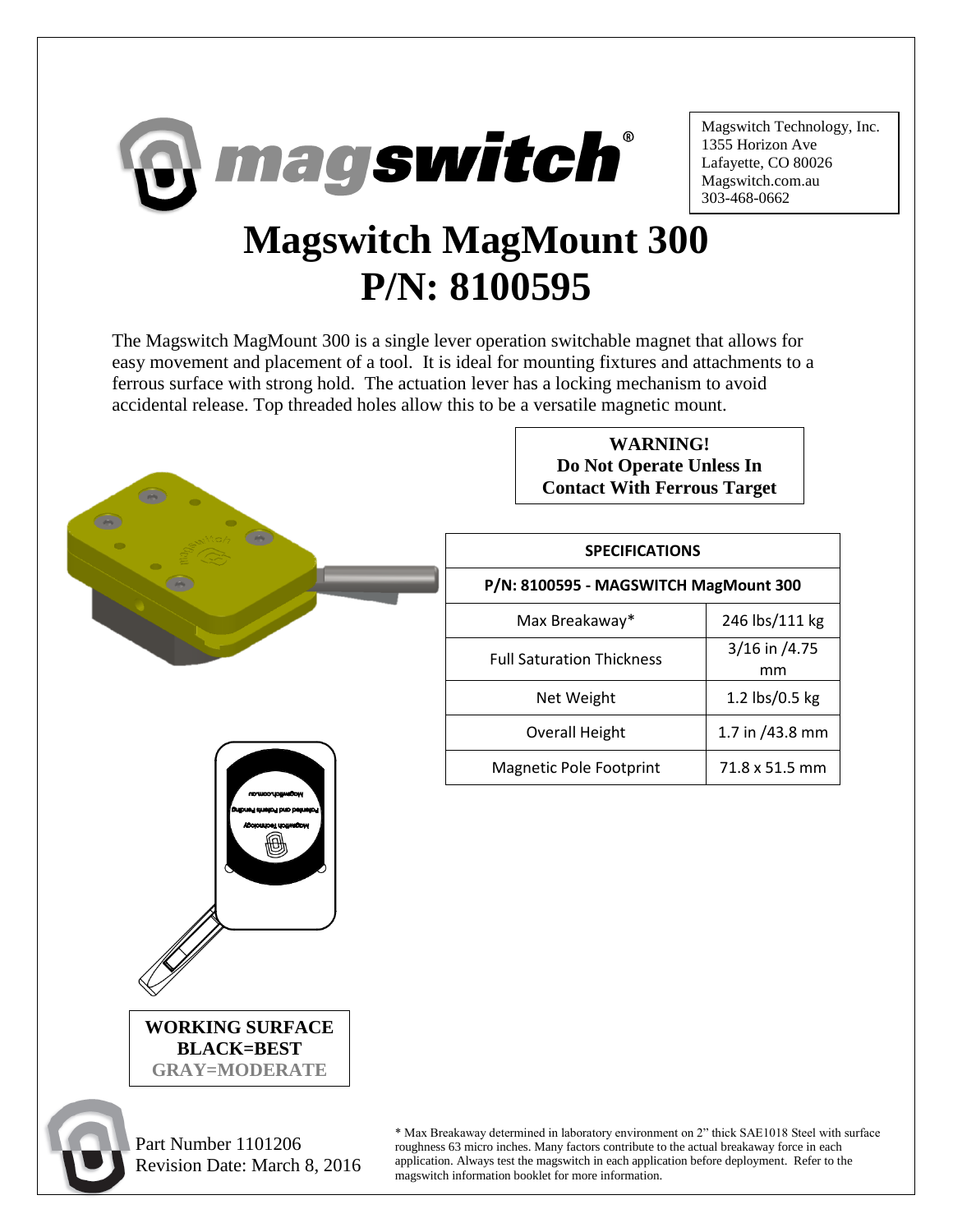



 Part Number 1101206 Revision Date: March 8, 2016

\* Max Breakaway determined in laboratory environment on 2" thick SAE1018 Steel with surface roughness 63 micro inches. Many factors contribute to the actual breakaway force in each application. Always test the magswitch in each application before deployment. Refer to the magswitch information booklet for more information.